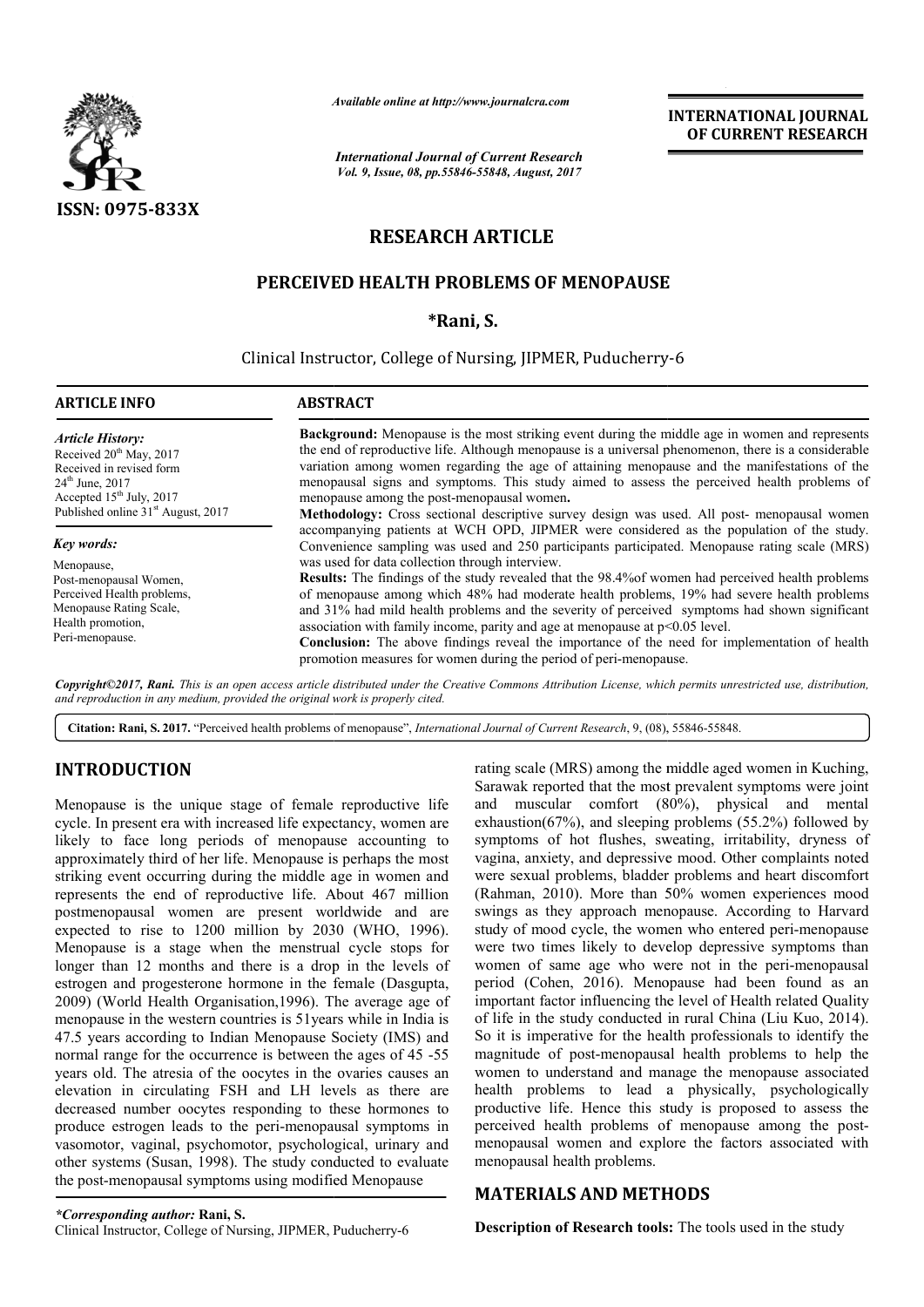- Socio-demographic proforma.
- Menopause Rating Scale (MRS) developed byBerlin Center for Epidemiology and Health Research, 1990.

Socio-demographic proforma consisted of domicile, education, occupation, family income, marital status, parity, age at menarche, age at marriage, age at last child birth, age at menopause, history use of oral contraceptives, duration of symptoms and associated chronic illness



**Figure 1. Schematic representation of research design**

**Menopause Rating Scale (MRS):** It is all item questionnaire in Rating scale format which was originally developed by in berlin center for epidemiology and health research Germany. The MRS is a 11 item scale to assess health problems related to menopause based on the symptoms perceived by the women during perimenopause. The scaled score for each health problem ranges from score of 0 to 4 based on intensity. Higher scores indicate higher perceived health problems.

### **Data Analysis**

Data collected from the subjects were transformed into excel master sheet and analyzed using statistical package for social sciences (SPSS) version-20. Descriptive (frequency and percentage) and inferential statistics (chi-square test) were used in the study. All statistical analysis was carried out at a 5% level of significance.

#### **Ethical Clearance**

Permission was obtained from the Institute (JIPMER) Ethical Committee, Human studies. Informed consent was obtained from every participant after a brief explanation regarding the study by the researchers. Confidentiality was maintained during the data collection.

## **RESULTS AND DISCUSSION**

The study results showed that the majority 70.4% of women was from rural area, 62%were uneducated, 50% unemployed, 74.4% were married, 94.4% were multi para, 99% not used oral contraceptives in lifetimes. The participants mean age at menopause was 47.7 years, mean age 55.27, and mean age at menarche 18, mean age at last child birth 27.6 and mean duration since menopause 7.4**.**



**Table 1. Distribution of Samples based on Severity of perceived health problems of menopause N=250**

| Degree of severity | Frequency | Percentage |
|--------------------|-----------|------------|
| None               |           | 2%         |
| Mild               | 77        | 31%        |
| Moderate           | 121       | 48%        |
| Severe             | 48        | 19%        |
| Very severe        |           |            |

**Table 2. Prevalence of Health problems of Menopause**

| Health problems                | Prevalence |
|--------------------------------|------------|
| Hot flushes, sweating          | 40%        |
| <b>Heart Discomfort</b>        | 18.2%      |
| Sleep problems                 | 50.4%      |
| Depressive mood                | 29.6%      |
| Irritability                   | 37%        |
| Anxiety                        | 29.7%      |
| Physical and Mental exhaustion | 65.9%      |
| Sexual problems                | 27.6%      |
| Bladder problems               | 12.8%      |
| Dryness of vagina              | 35.9%      |
| Joint and Muscular discomfort  | 78.1%      |

Over all 33% of menopausal related health problems were perceived by majority of the women indicates that most of the participants had MRS score of 15 and experienced moderate level of menopausal related health problems is consistent with the prospective study conducted to find the major health problem of mid – life women and to assess the prevalence of menopausal symptoms among 500 women at Nepal medical college teaching hospital, Katmandu which stated that the 20% respondent had MRS score more than 16. Comparison of perceived health problems of menopause with socio demographic variables had shown significant association with family income, parity and age at menopause at  $p<0.05$ . The findings of the study states that 98% of women were having perceived health problems of menopause and mean age at